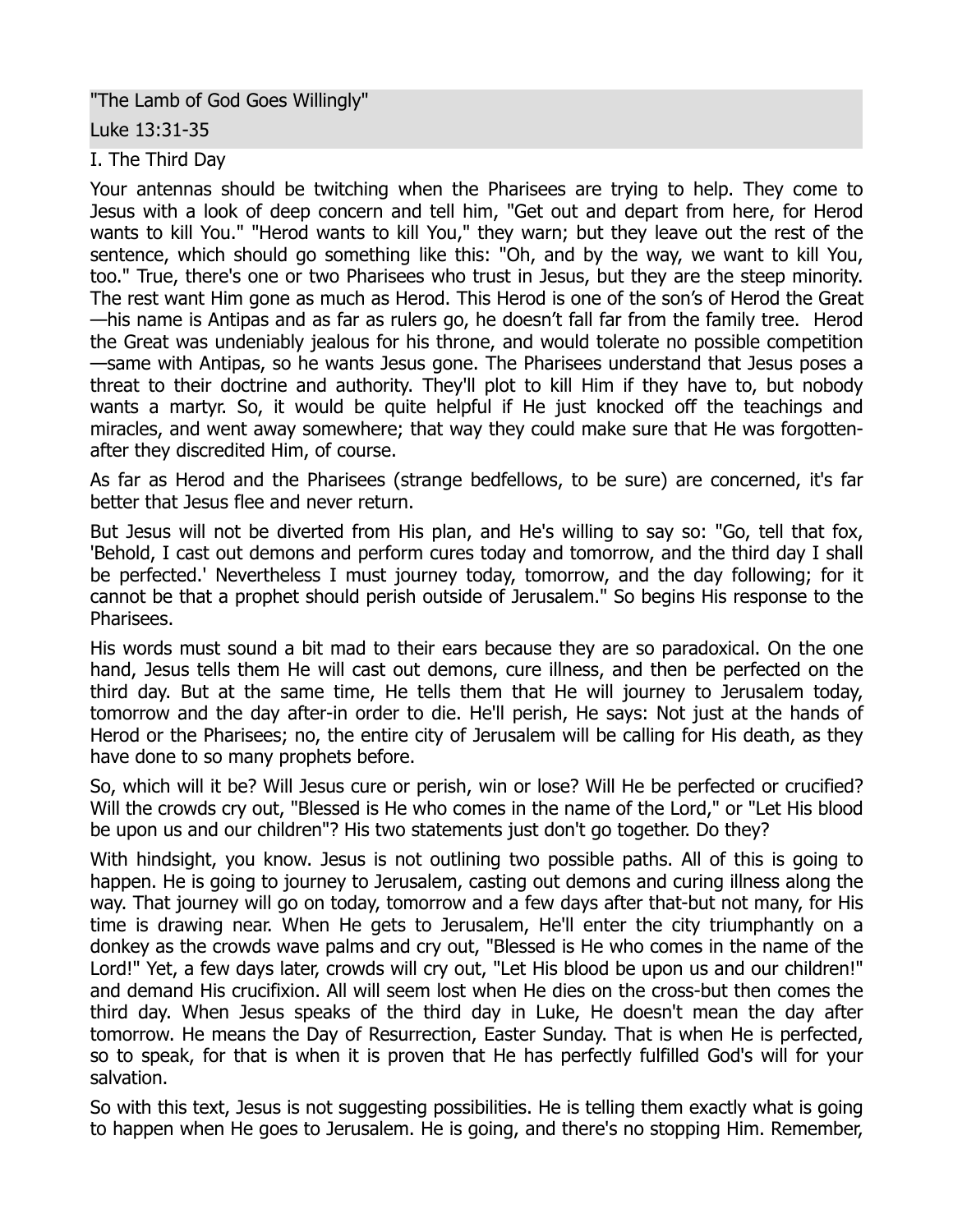the account of His teaching in His hometown: The crowd tried to throw Him off a cliff, but He walked right through their midst (Luke 4:28-30). No one could lay a finger on Him against His will.

Thus, as He goes to the cross, no one can keep Him away from His appointed task---not Herod and all of his soldiers nor the Pharisees with all of their plans. This is the Son of God going about His Father's will, and He will not be diverted from the journey. He is going to Jerusalem. And because He is going to Jerusalem, the Pharisees will work out the details for His death. If He isn't going to go away, they will make Him go away.

But bear this in mind: They don't make Him go away. The Lord is still in charge. He does not die on that cross because of the plottings of the Pharisees. Nor is He scourged and crucified because of the power of the Romans. He goes to that cross only because He goes willingly, because this is His plan for your salvation. This is the all-powerful Son of God, and He will not be denied your redemption.

This is your comfort and hope: Your Savior is not a weak man who is overpowered by evil. No matter the hatred of His enemies, He goes to Jerusalem. No matter the plots and plans of man, nothing keeps Him from suffering the full judgment for your sin.

II. The Lamb Who Goes Willingly, and a Note on the Third Day

And so we say again: Jesus goes to the cross and dies only because He wills to. This may seem an obvious truth, but it is one that must be defended. You see, many are willing to concede that Christ was crucified-as long as they don't have to admit that it was He who was in control.

Many scholars have suggested that Jesus is a tragic figure: He's a life-changing teacher who could have had a lasting effect on the world; but, unfortunately, He was put to death before He could make a difference. It makes for a sympathetic, heart-rending story, but it seeks to rob you of hope. Lots of good men and women have been so treated and martyred, but they were not redeemers. If Jesus is just a brilliant teacher whose life is cut short against His will, then He is not the Son of God who has died in your place. He is not the Savior who is risen and will raise you. No matter how sincerely these arguments are made, they are only doubt and unbelief. Jesus is not a visionary whose life is tragically, unexpectedly cut short. He is the Son of God in human flesh who willingly goes to the cross to be the perfect sacrifice for your sin, at the time of His Father's choosing.

No, it is not the power of Herod or the Pharisees that crucifies Him. To be sure, all the false charges and the weakness of Pilate were the instruments used to put Jesus on the cross. These were sinful, despicable acts to be sure, but God used the sinful acts of men to accomplish His divine purpose. So we can say that It is not the power of Pilate and the Roman guard or the sinful corrupt testimony of the Pharisees that hung Him there. We also add this: You didn't crucify Him, either.

It is popular to say such a thing as "All of us sinners put Him on the cross," but let us be careful as to what we mean. It is correct to use this statement in a way that declares the sinfulness of all mankind: Truth: It was not just the Jews or the Romans who killed Him, but Christ was crucified for the sins of the world. However, be careful about what this statement may also teach when you say, "We crucified Jesus." Your sin did not **compel** Jesus to be conceived by the Holy Ghost and born of the Virgin Mary. Your sin did not **send** Him to the Jordan to be baptized, nor did it **drive** Him into the wilderness to be tempted. And your sin certainly didn't crucify Him; what I mean is, your sin didn't **force** Him onto the cross.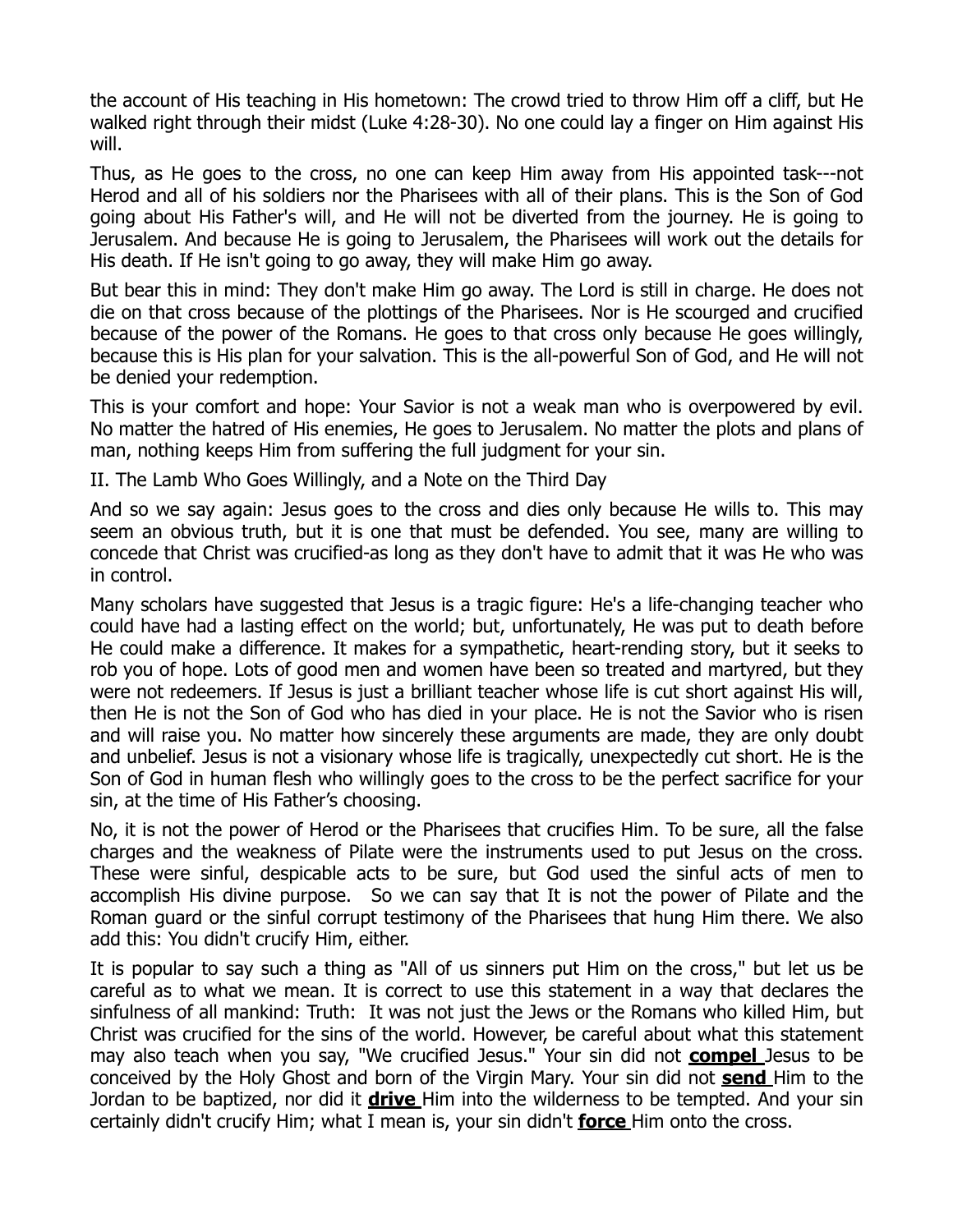He did it willingly. He submitted to the suffering and the nails and the death because He willed to do so for you.

It may seem strange to contradict that common statement that **we crucified the Lord**, but consider the following implications if is true.

If your sin put Him on the cross, then your salvation is partly depended on your works of sin! (Don't laugh. There are folks out there who trumpet the importance of sin because, without it, we couldn't have a Savior.)

But more important than that is a more common misunderstanding of the cross. The Gospel is the Good News that Jesus died on the cross to take away our sins; that's the simple way we put it to our little children. The purpose of the Gospel is to comfort us with forgiveness. On the other hand, the purpose of the Law is to accuse us of our sin, to show us our guilt.

Let me expand a little on that –suppose you upon the cross and say, "His death shows me my sinfulness." This means that the Lord's death makes you feel guilty-it accuses you. This means that you have now turned the Gospel into Law, and this has the potential for a couple of serious outcomes. First, if the cross accuses you, then it's quite likely that you don't want to hear about the cross; thus you don't want to hear about what happened on Good Friday (the Gospel) anymore. And if you no longer hear comfort from the cross and the Gospel, there is no more comfort to be found. Furthermore, it is not inconceivable that you will then make another logical step: "Every time I need forgiveness, I make His death necessary. Therefore, being a Christian is all about sinning less and asking forgiveness less so that I don't make His death so necessary." There are a lot of churches out there that avoid speaking about the cross because they don't want to make people uncomfortable but focusing on the cross.

So, it's not quite right to say, "Jesus had to die because of my sin" –

Let me give you an example that might help to see this clearly. Suppose you own a piece of machinery which you lovingly built or made for a certain purpose. Now suppose the machine breaks down. Does its breaking **compel** you to fix it? No. It might require you to make a decision. What are your choices? Repair it. Abondon it as it. That's the choice God faced when sin entered his perfect creation. And His choice, because of His love for His creation was to fix it. He wasn't compelled to ---he chose to. His plan for fixing it involved His Son paying the penalty for mankind's rebellion. His plan involved His Only Son taking on human flesh—keeping His commands perfectly—and then trading that perfection for all our sins. That was His plan. So to look at Christ's body on the cross and say my sin compelled God to do this is not quite right. No, it's far better to look upon the cross and say "This is how much God loves me". He didn't die there because He was forced to. It was God's plan that His Son would die in your place so that you might be with Him. He died for you. Don't let the cross drive you to despair--it is the greatest sign that God loves you.

So, whether you see a movie about the Passion or sing those rich and somber hymns of Lent, remember this distinction of Law and Gospel. Use the Law of God to examine yourself, and there you will see your sin and how much you deserve its wages. There is quite enough there to accuse you. But when you look at the Lord's death, do not let yourself be accused with the notion that, "My sins put Him there." Instead, be comforted with the Good News: "My sins didn't put Him there. Nothing forced Him there. He went willingly for me-for my salvation. And that is why my salvation is sure."

He went willingly. Because of His love for you.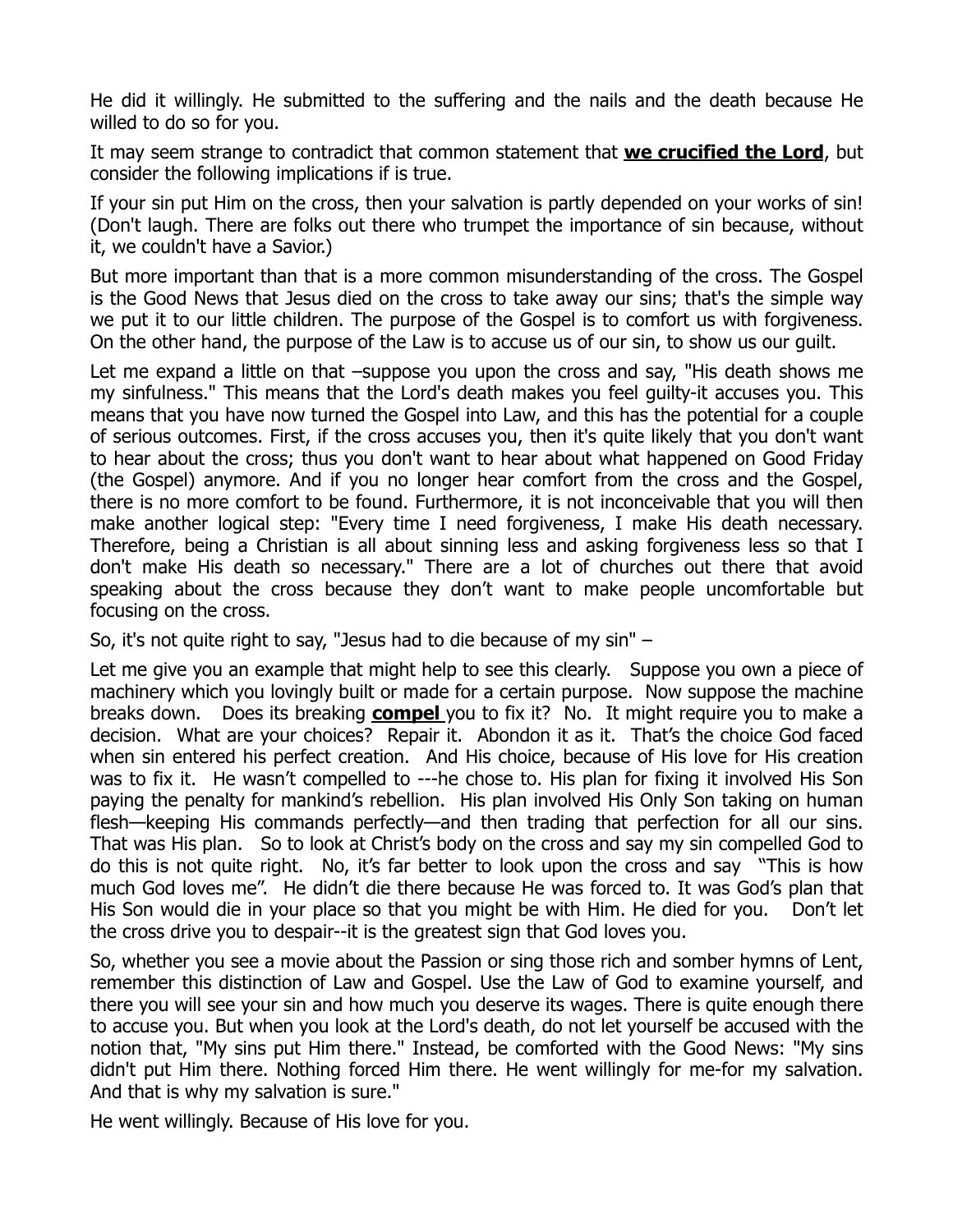Along with refuting that notion, we must refute one more: The devil didn't put Him there, either. Every now and then, I'll have a conversation that is similar to a cartoon I saw on the internet. This one had the scene of Jesus and the devil in conversation; according to the context, the devil had ownership of sinful mankind, and Jesus was offering to buy them back. The devil consented, if Jesus was willing to pay all of His tears and all of His blood as ransom-to the devil!

This is simply wretched theology, though it is often passed off as Christian doctrine. For one thing, since when did Jesus start listening to the devil and start consenting to his demands? This certainly isn't the way that the Temptation went in the wilderness. For another, the devil didn't want Jesus to atone for the sins of the world-in fact, while the devil wanted Jesus gone, the last thing he wanted was for Jesus to sacrifice Himself and redeem us in the process. Furthermore, Jesus didn't shed His blood to pay off Satan; that blood was an offering to Christ's Father in heaven, the blood of the perfect Sacrifice for our sins. If the blood of Christ was used to pay off the devil, then it doesn't cover you before God. (And if the Lord's blood is the devil's payoff, then what sort of gift is Jesus giving you in His holy Supper?)

Nowhere in Scripture do we find the Lord paying a ransom to the devil for your redemption. At the cross, He makes that sacrifice to His Father; and by that sacrifice, He does not appease Satan-He guts and crushes him forever.

Again, if the devil gets credit for the crucifixion of Jesus, we are robbing Christ of His glory. The Good News is not that He was executed against His will. The Good News is that the cross was Jesus' will, because it was His Father's will; and so the Lamb of God went uncomplaining forth to bear the sin of all sinners. Remember His prayer in the garden of the gethsemane---Father, not my will, but Thy will be done. He went willingly and died your death so that He could give you His life. This is why the cross is Good News, why it is the Gospel: Jesus died willingly, and He died willingly for you.

Before closing this sermon, we note one more thing so that we might proclaim more Good News. As we have already stated, Herod and the Pharisees and the Romans could not keep Jesus from going to Jerusalem; and likewise, it was not Herod and the Pharisees and the Romans who put Him on the cross and kept Him there. But though it wasn't them, it sure looked like it was. For all appearances on Good Friday, the One who looked to be the least in control was the Son of God, Jesus Christ. This appearance continued for the long silence of the Sabbath. It only on the third day that His victory became apparent.

As Christians, we wait for a day-the Day of His return, one that I pray will be soon. But as we wait, what sustains us as we await that day? The knowledge and faith that Christ has died. Christ is risen. And Christ is coming again.

You currently live between the "Christ is risen" and the "Christ is coming again." And in this mean time, the world is full of false teachers who seek to persuade you that Christ is not risen and will certainly not come again. With popularity and followings, they seem to be quite in control. At the same time, you must endure affliction in the form of sickness, grief, heartache and loss-all of which seem to indicate that the One who is least in control, once again, is the Son of God, Jesus Christ. And you.

So behold your Savior in this Gospel lesson. No matter the power of Herod or the cunning of the Pharisees, the Lord keeps His Word and goes to the cross. No matter the suffering and